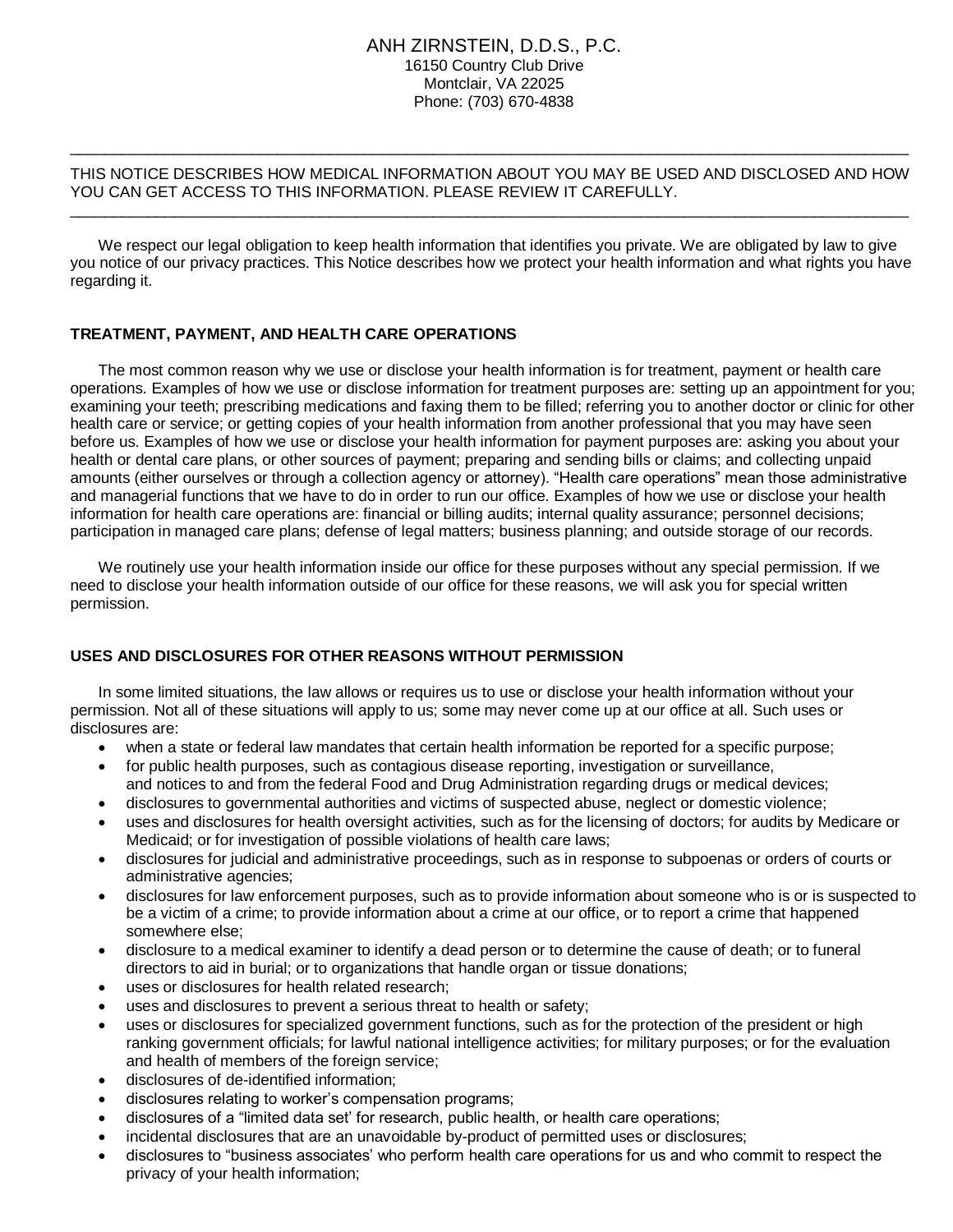specify other uses and disclosures affected by state law.

Unless you object, we will also share relevant information about your care with your family or friends who are helping you with your dental care.

### **APPOINTMENT REMINDERS**

We may call or write to remind you of scheduled appointments, or that it is time to make a routine appointment. We may also call or write to notify you of other treatments or services available at our office that might help you. Unless you tell us otherwise, we will mail you an appointment reminder on a post card, and/or leave you a reminder message on your home answering machine or with someone who answers your phone if you are not home.

## **OTHER USES AND DISCLOSURES**

We will not make any other uses or disclosures of your health information unless you sign a written "authorization form." The content of an "authorization form" is determined by federal law. Sometimes, we may initiate the authorization process if the use or disclosure is our idea. Sometimes, you may initiate the process if it's your idea for us to send your information to someone else. Typically, in this situation you will give us a properly completed authorization form, or you can use one of ours. If we initiate the process and ask you to sign an authorization form, you do not have to sign it. If you do not sign the authorization, we cannot make the use or disclosure. If you do sign one, you may revoke it at any time unless we have already acted in reliance upon it. Revocations must be in writing. Send them to the office contact person named at the beginning of this Notice.

# **YOUR RIGHTS REGARDING YOUR HEALTH INFORMATION**

The law gives you many rights regarding your health information. You can:

- ask us to restrict our uses and disclosures for purposes of treatment (except emergency treatment), payment or health care operations. We do not have to agree to do this, but if we agree, we must honor the restrictions that you want. To ask for a restriction, send a written request to the office contact person at the address, fax or email shown at the beginning of this Notice.
- ask us to communicate with you in a confidential way, such as by phoning you at work rather than at home, by mailing health information to a different address, or by using email to your personal email address. We will accommodate these requests if they are reasonable, and if you pay us for any extra cost. If you want to ask for confidential communications, send a written request to the office contact person at the address, fax or email shown at the beginning of this Notice.
- ask to see or to get photocopies of your health information. By law, there are a few limited situations in which we can refuse to permit access or copying. For the most part, however, you will be able to review or have a copy of your health information within 30 days of asking us (or sixty days if the information is stored off-site). You may have to pay for photocopies in advance. If we deny your request, we will send you a written explanation, and instructions about how to get an impartial review of our denial if one is legally available. By law, we can have one 30 day extension of the time for us to give you access or photocopies if we send you a written notice of the extension. If you want to review or get photocopies of your health information, send a written request to the office contact person at the address, fax or email show at the beginning of this Notice.
- ask us to amend your health information if you think that it is incorrect or incomplete. If we agree, we will amend the information within 60 days from when you ask us. We will send the corrected information to persons who we know got the wrong information, and others that you specify. If we do not agree, you can write a statement of your position, and we will include it with your health information along with any rebuttal statement that we may write. Once your statement of position and/or our rebuttal is included in your health information, we will send it along whenever we make a permitted disclosure of your health information. By law, we can have one 30 day extension of time to consider a request for amendment if we notify you in writing of the extension. If you want to ask us to amend your health information, send a written request, including your reasons for the amendment, to the office contact person at the address, fax or email shown at the beginning of this Notice.
- get a list of the disclosures that we have made of your health information within the past six years (or a shorter period if you want). By law, the list will not include: disclosures for purposes of treatment, payment or health care operations; disclosures with your authorization; incidental disclosures; disclosures required by law; and some other limited disclosures. You are entitled to one such list per year without charge. If you want more frequent lists, you will have to pay for them in advance. We will usually respond to your request with 60 days of receiving it, but by law we can have one 30 day extension of time if we notify you of the extension in writing. If you want a list, send a written request to the office contact person at the address, fax or email shown at the beginning of this Notice.